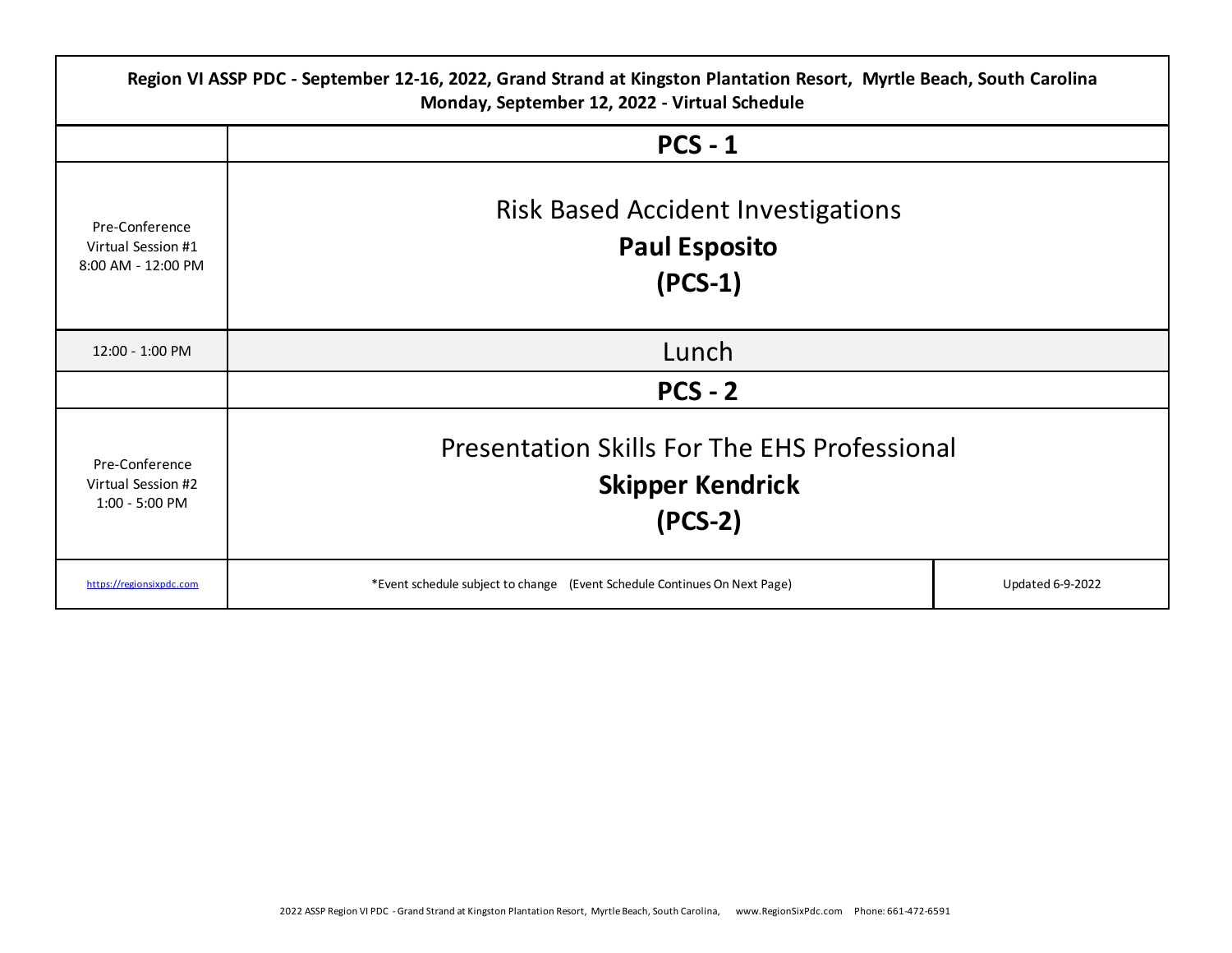|                                                             | Region VI ASSP PDC - September 12-16, 2022, Grand Strand at Kingston Plantation Resort, Myrtle Beach, South Carolina<br>Tuesday, September 13, 2022 - Virtual Schedule |                         |  |
|-------------------------------------------------------------|------------------------------------------------------------------------------------------------------------------------------------------------------------------------|-------------------------|--|
|                                                             | $PCS - 3$                                                                                                                                                              |                         |  |
| Pre-Conference<br>Virtual Session #3<br>8:00 - 10:00 AM     | <b>ANSI Fall Protection Retractable</b><br><b>George Stallings</b><br>$(PCS-3)$                                                                                        |                         |  |
| 10:00 - 10:15 AM                                            | <b>Break</b>                                                                                                                                                           |                         |  |
|                                                             | $PCS - 4$                                                                                                                                                              |                         |  |
| Pre-Conference<br>Virtual Session #4<br>10:15 AM - 12:15 PM | Psychological Safety<br><b>Tim Page-Bottorff</b><br>$(PCS-4)$                                                                                                          |                         |  |
| 12:15 - 12:45 PM                                            | Lunch                                                                                                                                                                  |                         |  |
|                                                             | $PCS - 5$                                                                                                                                                              |                         |  |
| Pre-Conference<br>Virtual Session #5<br>12:45 - 2:45 PM     | What Happens After A Safety Culture Survey? How One Company Improved Safety By Increasing Positive Feedback<br>Sharon Lipinski<br>$(PCS-5)$                            |                         |  |
| 2:45 - 3:00 PM                                              | <b>Break</b>                                                                                                                                                           |                         |  |
|                                                             | $PCS - 6$                                                                                                                                                              |                         |  |
| Pre-Conference<br>Virtual Session #6<br>3:00 - 5:00 PM      | Whistleblower And The Safety Professional<br><b>Adele Abrams</b><br>$(PCS-6)$                                                                                          |                         |  |
| https://regionsixpdc.com                                    | *Event schedule subject to change (Event Schedule Continues On Next Page)                                                                                              | <b>Updated 6-9-2022</b> |  |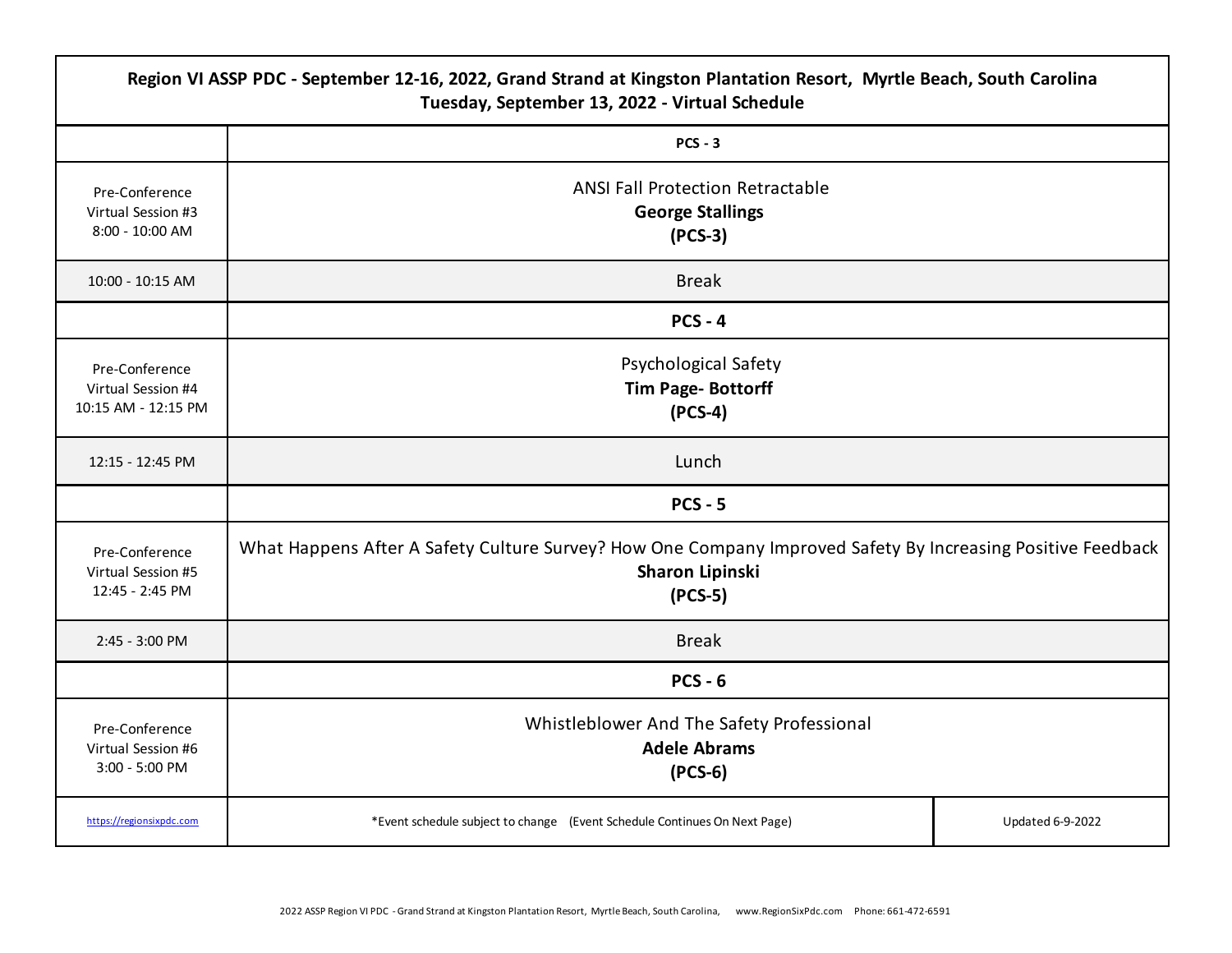| Region VI ASSP PDC - September 12-16, 2022, Grand Strand at Kingston Plantation Resort, Myrtle Beach, South Carolina<br>Wednesday, September 14, 2022 - Schedule |                                                                                                                                    |                                                                                                          |                                                                                                                                                         |                                                                             |
|------------------------------------------------------------------------------------------------------------------------------------------------------------------|------------------------------------------------------------------------------------------------------------------------------------|----------------------------------------------------------------------------------------------------------|---------------------------------------------------------------------------------------------------------------------------------------------------------|-----------------------------------------------------------------------------|
| $7:00 - 8:00$ AM                                                                                                                                                 | Registration / Continental Breakfast                                                                                               |                                                                                                          |                                                                                                                                                         |                                                                             |
| $8:00 - 9:30$ AM                                                                                                                                                 | Welcome / Introductions / Wednesday Opening Keynote<br>Crushing It: How The Extraordinary Become That Way<br><b>Mark Hernandez</b> |                                                                                                          |                                                                                                                                                         |                                                                             |
| 9:30 - 10:00 AM                                                                                                                                                  | Exhibit Hall Opens / Exhibitor Visitation / Break                                                                                  |                                                                                                          |                                                                                                                                                         |                                                                             |
|                                                                                                                                                                  | <b>A Sessions</b>                                                                                                                  | <b>B Sessions</b>                                                                                        | <b>C</b> Sessions                                                                                                                                       | <b>D</b> Sessions                                                           |
| <b>Breakout Session #1</b><br>10:00 - 11:00 AM                                                                                                                   | <b>Employees Under Stress</b><br>Sharon Lipinski<br>(1A)                                                                           | Distracted And Defensive Driving:<br>A Matter Of Perspective<br><b>Steve Cerven</b><br>(1B)              | Office Ergonomics:<br><b>Hybrid Work Environments</b><br><b>Heather S. White</b><br>(1C)                                                                | OHS Government Affairs Update<br><b>Adele Abrams</b><br>(1D)                |
| 11:00 - 11:30 AM                                                                                                                                                 | Exhibitor Visitation / Break                                                                                                       |                                                                                                          |                                                                                                                                                         |                                                                             |
| Breakout Session #2<br>11:30 AM - 12:30 PM                                                                                                                       | The Ups And Downs Of Your EMR:<br>How Does That Work?<br><b>Justin Reese</b><br>(2A)                                               | The Case For Video In Your Fleet<br><b>Dallas Owens</b><br>(2B)                                          | Using EHS Inspections And<br><b>Observations To Foster</b><br>Employee Involvement<br><b>Cary Usrey</b><br>(2C)                                         | Fighting The Pitfalls Of<br>Job Safety Briefs<br><b>Craig Lowry</b><br>(2D) |
| 12:30 - 1:30 PM                                                                                                                                                  | Lunch - Windsor Ballroom                                                                                                           |                                                                                                          |                                                                                                                                                         |                                                                             |
| 1:30 - 2:00 PM                                                                                                                                                   | Exhibitors Visitation / Break                                                                                                      |                                                                                                          |                                                                                                                                                         |                                                                             |
| <b>Breakout Session #3</b><br>$2:00 - 3:00$ PM                                                                                                                   | <b>ANSI Fall Protection Retractable</b><br><b>George Stallings</b><br>(3A)                                                         | <b>ANSI Z16</b><br><b>Paul Esposito</b><br>(3B)                                                          | What They Don't Know Will Hurt<br>Them: Addressing The Crisis Of<br>Inexperienced Employee Injuries In<br>Our Workplaces<br><b>Brad Lindsey</b><br>(3C) | <b>Student Presentations</b><br>Part 1 of 2<br>(3D)                         |
| 3:00 - 3:30 PM                                                                                                                                                   | Exhibitors Visitation / Break                                                                                                      |                                                                                                          |                                                                                                                                                         |                                                                             |
| <b>Breakout Session #4</b><br>3:30 - 4:30 PM                                                                                                                     | <b>ANSI Fall Protection Retractable</b><br>(ENCORE SESSION)<br><b>George Stallings</b><br>(AA)                                     | The Ups And Downs Of Your EMR:<br>How Does That Work?<br>(ENCORE SESSION)<br><b>Justin Reese</b><br>(4B) | <b>Ergonomics In Construction</b><br><b>Heather S. White</b><br>(4C)                                                                                    | <b>Student Presentations</b><br>Part 2 of 2<br>(4D)                         |
| 4:30 - 5:30 PM                                                                                                                                                   | Exhibitors Reception & Raffle - Drink Ticket and Appetizers Provided                                                               |                                                                                                          |                                                                                                                                                         |                                                                             |
| https://regionsixpdc.com                                                                                                                                         | *Event schedule subject to change (Event Schedule Continues On Next Page)                                                          |                                                                                                          | <b>Updated 6-9-2022</b>                                                                                                                                 |                                                                             |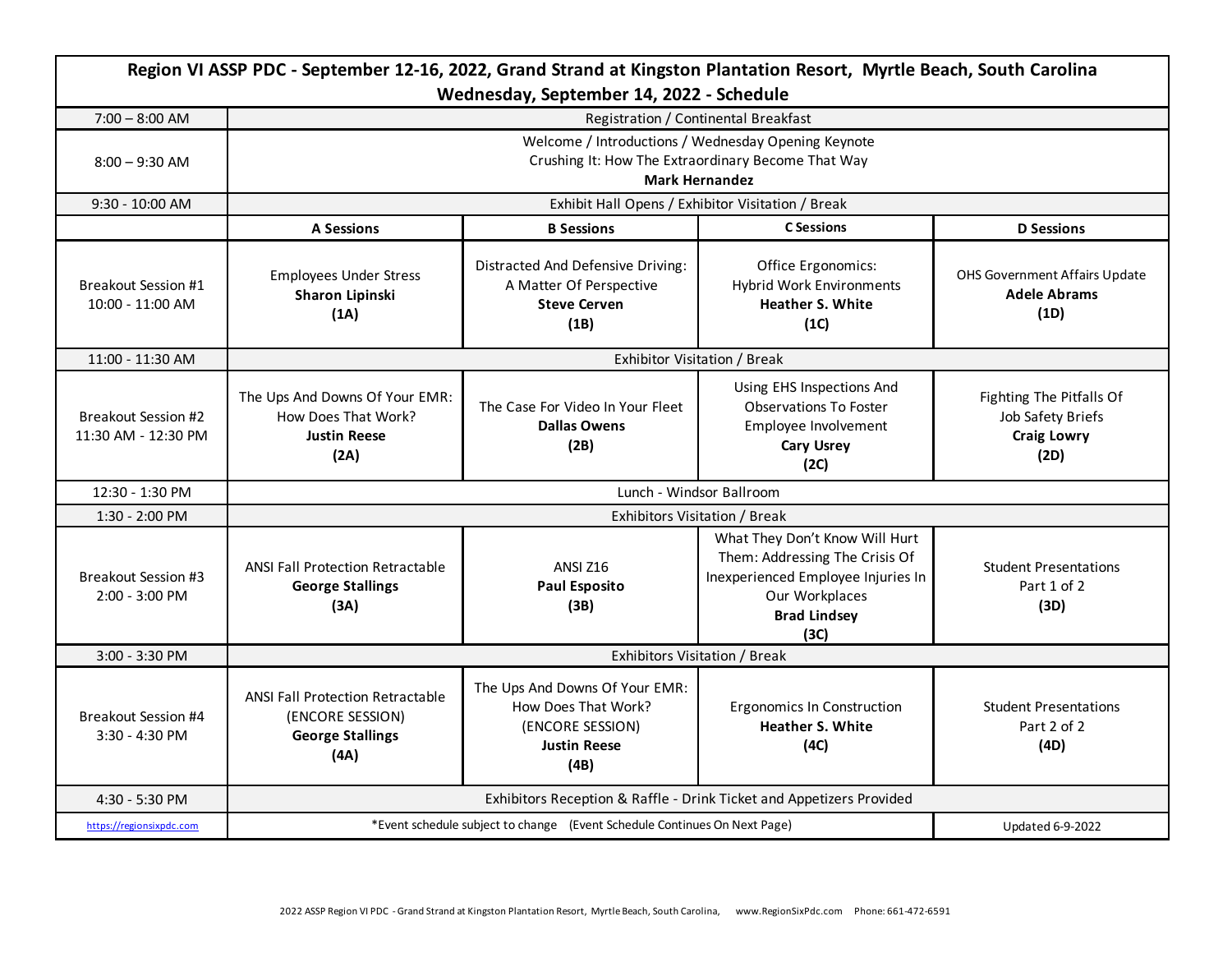| Region VI ASSP PDC - September 12-16, 2022, Grand Strand at Kingston Plantation Resort, Myrtle Beach, South Carolina<br>Thursday, September 15, 2022 - Schedule |                                                                                                                                                                      |                                                                                                                 |                                                                                                              |                                                                                                           |
|-----------------------------------------------------------------------------------------------------------------------------------------------------------------|----------------------------------------------------------------------------------------------------------------------------------------------------------------------|-----------------------------------------------------------------------------------------------------------------|--------------------------------------------------------------------------------------------------------------|-----------------------------------------------------------------------------------------------------------|
| $7:00 - 8:00$ AM                                                                                                                                                |                                                                                                                                                                      | Registration / Continental Breakfast                                                                            |                                                                                                              |                                                                                                           |
| $8:00 - 9:30$ AM                                                                                                                                                | Opening Comments - Region VI Leadership / Thursday Opening Keynote:<br>How To Build Trust, Reliability, And Engagement: Three Success Stories Jake Mazulewicz, Ph.D. |                                                                                                                 |                                                                                                              |                                                                                                           |
| $9:30 - 10:00$ AM                                                                                                                                               | Break (Cambridge Hall)                                                                                                                                               |                                                                                                                 |                                                                                                              |                                                                                                           |
|                                                                                                                                                                 | <b>A Sessions</b>                                                                                                                                                    | <b>B</b> Sessions                                                                                               |                                                                                                              | <b>C</b> Sessions                                                                                         |
| <b>Breakout Session #5</b><br>10:00 - 11:00 AM                                                                                                                  | COVID Impact On<br>Workplace Injuries<br>Angela Page<br>(5A)                                                                                                         | What's Really Happening at ASSP<br><b>Jim Thornton</b><br>(5B)                                                  |                                                                                                              | Finding A Compelling WHY When Implementing<br>Safety Strategies And Initiatives<br>Vanessa Galvan<br>(5C) |
| 11:00 - 11:15 AM                                                                                                                                                | Break (Cambridge Hall)                                                                                                                                               |                                                                                                                 |                                                                                                              |                                                                                                           |
| <b>Breakout Session #6</b><br>11:15 AM - 12:15 PM                                                                                                               | Not My Job! Understanding And<br>Appreciating The Five Components<br>Of Internal Control<br><b>Joe Ward</b><br>(6A)                                                  | Maximizing the "I" In<br>Diversity & Inclusion (D&I)<br>Mark Hernandez, Jerry Rivera,<br>Vanessa Galvan<br>(6B) |                                                                                                              | Using Data To Address Significant Injuries & Fatalities (SIF)<br><b>Cary Usrey</b><br>(6C)                |
| 12:15 - 1:15 PM                                                                                                                                                 | Lunch (Outside Harrow Room)                                                                                                                                          |                                                                                                                 |                                                                                                              |                                                                                                           |
| Breakout Session #7<br>$1:15 - 2:15$ PM                                                                                                                         | Oto-Toxicity: What Health And<br>Safety Professionals Should Know<br>Vic D'Amato & Moris Ayamba<br>(7A)                                                              | <b>Electrical Safe Work Practices For</b><br>The Construction Industry<br>Jerry Rivera<br>(7B)                  | Make Safety REAL: Employees Need To VENT<br><b>Tim Page-Bottorff</b><br>(7C)                                 |                                                                                                           |
| 2:15 - 3:30 PM                                                                                                                                                  | <b>Break</b>                                                                                                                                                         |                                                                                                                 |                                                                                                              |                                                                                                           |
| Breakout Session #8<br>2:30 - 3:30 PM                                                                                                                           | Things That Make You Go Haha:<br>When Safety Is A Laughing Matter<br><b>Matt Huddleston</b><br>(8A)                                                                  | <b>Best Practices In</b><br><b>Marine Construction</b><br><b>Ned Fitter</b><br>(8B)                             | Change Your World - How To Build Positive<br>Change In Your Life And Others<br><b>Mark Hernandez</b><br>(8C) |                                                                                                           |
| https://regionsixpdc.com                                                                                                                                        | *Event schedule subject to change (Event Schedule Continues On Next Page)<br><b>Updated 6-9-2022</b>                                                                 |                                                                                                                 |                                                                                                              |                                                                                                           |